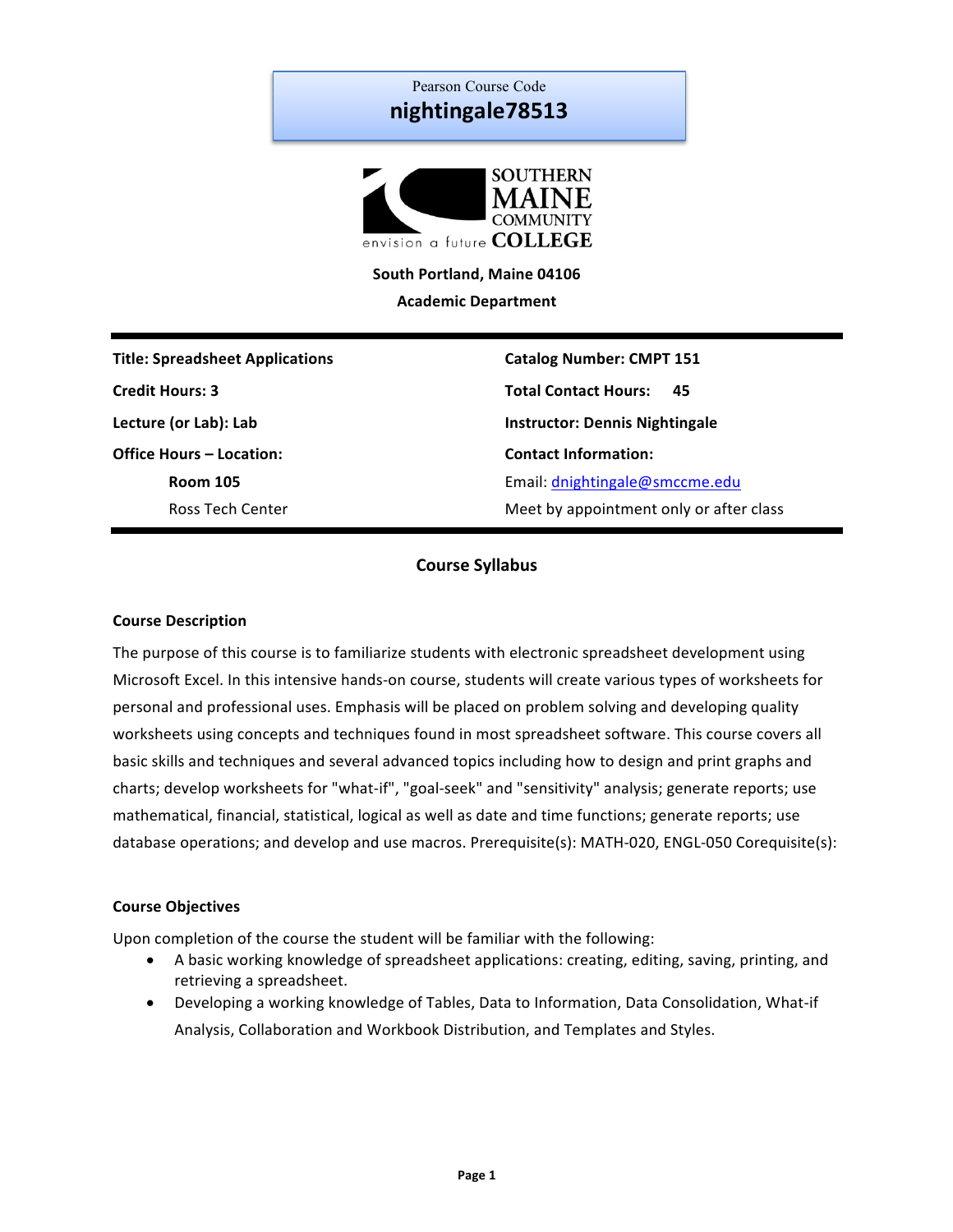# **Topical Outline of Instruction**

| <b>Week</b>  | <b>Topics</b>                                       | <b>Due Date</b> |  |
|--------------|-----------------------------------------------------|-----------------|--|
| August 29    | Introduction to the Course - Navigating in Myitlab  | None            |  |
| September 5  | Chapter 1 - Office Fundamentals and File Management | None            |  |
|              | End of Chapter Quiz                                 |                 |  |
|              | <b>Grader Project Assessment</b>                    |                 |  |
| September 12 | *NO CLASS September 14                              | September 22    |  |
|              | Chapter 1 - Introduction to Excel                   |                 |  |
|              | End of Chapter Quiz                                 |                 |  |
|              | Simulation Training & Skill-Based Exam              |                 |  |
|              | <b>Grader Project Assessment</b>                    |                 |  |
|              | Chapter 2 - Formulas and Functions                  | September 29    |  |
|              | End of Chapter Quiz                                 |                 |  |
| September 19 | Simulation Training & Skill-Based Exam              |                 |  |
|              | <b>Grader Project Assessment</b>                    |                 |  |
|              | Chapter 3 - Charts                                  | October 6       |  |
|              | End of Chapter Quiz                                 |                 |  |
| September 26 | Simulation Training & Skill-Based Exam              |                 |  |
|              | <b>Grader Project Assessment</b>                    |                 |  |
|              | Chapter 4 - Datasets and Tables                     |                 |  |
|              | End of Chapter Quiz                                 |                 |  |
| October 3    | Simulation Training & Skill-Based Exam              | October 13      |  |
|              | <b>Grader Project Assessment</b>                    |                 |  |
| October 10   | Capstone Grader Exam on Chapter 1-4                 | October 20      |  |
| October 17   | Chapter 5 - Subtotals, PivotTables, and PivotCharts |                 |  |
|              | End of Chapter Quiz                                 |                 |  |
|              | <b>Simulation Training</b>                          | October 27      |  |
|              | <b>Grader Project Assessment</b>                    |                 |  |
| October 24   | Chapter 6 - What-If Analysis                        |                 |  |
|              | <b>End of Chapter Quiz</b>                          |                 |  |
|              | <b>Simulation Training</b>                          | November 3      |  |
|              | <b>Grader Project Assessment</b>                    |                 |  |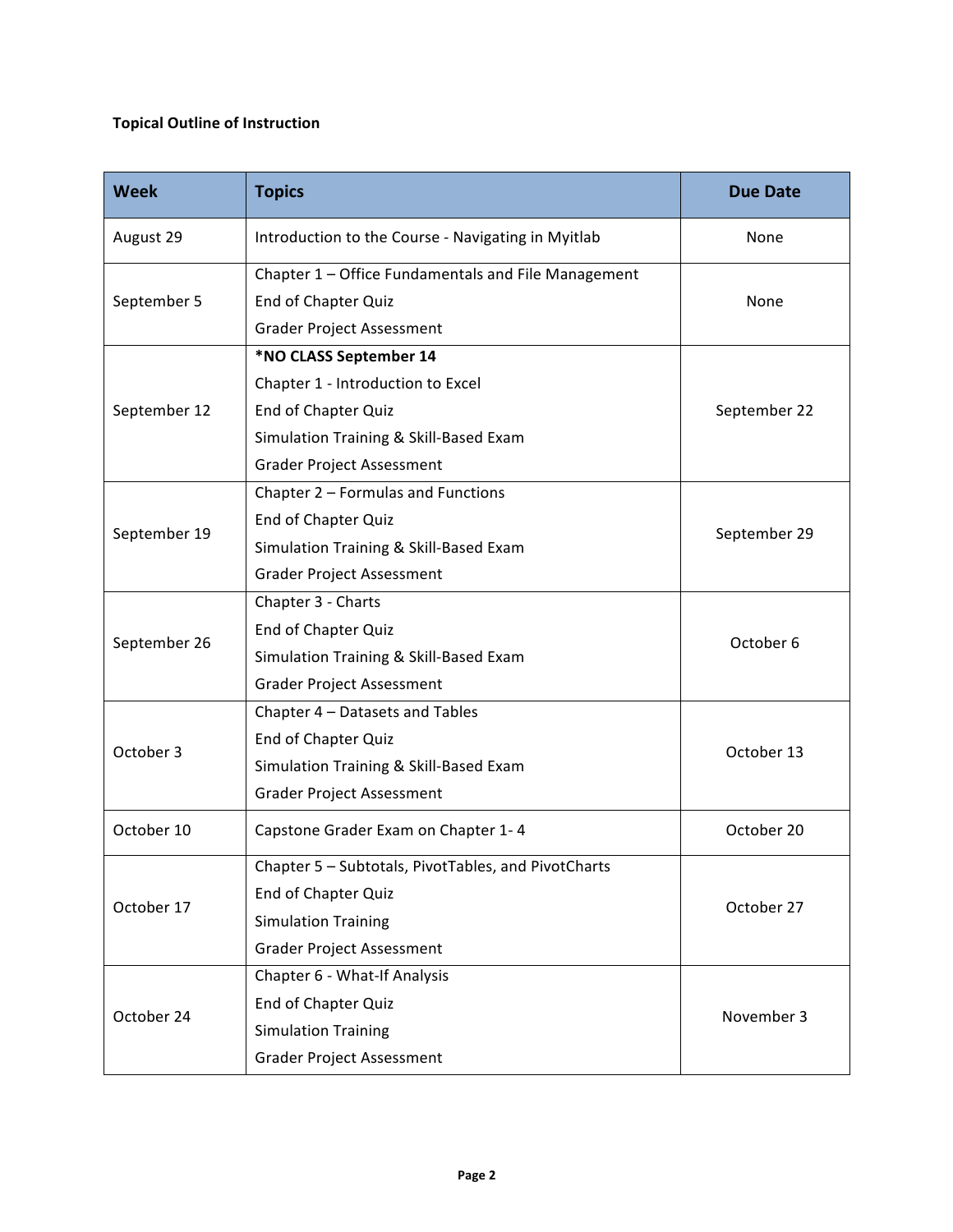| <b>Week</b> | <b>Topics</b>                                        | <b>Due Date</b> |  |
|-------------|------------------------------------------------------|-----------------|--|
| October 31  | <b>Chapter 7 - Specialized Functions</b>             | November 10     |  |
|             | End of Chapter Quiz                                  |                 |  |
|             | <b>Simulation Training</b>                           |                 |  |
|             | <b>Grader Project Assessment</b>                     |                 |  |
| November 7  | Chapter 8 - Statistical Functions                    | November 17     |  |
|             | End of Chapter Quiz                                  |                 |  |
|             | <b>Simulation Training</b>                           |                 |  |
|             | <b>Grader Project Assessment</b>                     |                 |  |
|             | Chapter 9 - Multiple-Sheet Workbook Management       | November 24     |  |
| November 14 | End of Chapter Quiz                                  |                 |  |
|             | <b>Simulation Training</b>                           |                 |  |
|             | <b>Grader Project Assessment</b>                     |                 |  |
| November 21 | *NO CLASS November 23                                | December 1      |  |
|             | Chapter 10 - Imports, XML, and Power Add-Ins         |                 |  |
|             | End of Chapter Quiz                                  |                 |  |
|             | <b>Simulation Training</b>                           |                 |  |
|             | <b>Grader Project Assessment</b>                     |                 |  |
| November 28 | Chapter 11 - Collaboration and Workbook Distribution | December 8      |  |
|             | End of Chapter Quiz                                  |                 |  |
|             | <b>Simulation Training</b>                           |                 |  |
|             | <b>Grader Project Assessment</b>                     |                 |  |
| December 5  | Chapter 12 - Templates, Styles, and Macros           |                 |  |
|             | End of Chapter Quiz                                  | December 15     |  |
|             | <b>Simulation Training</b>                           |                 |  |
|             | <b>Grader Project Assessment</b>                     |                 |  |
| December 12 | Final Capstone Grader Exam                           | December 15     |  |

# **Course Requirements**

- It is the student's responsibility to read text material and/or complete training material before the lecture.
- All hands-on exercises must be completed using Microsoft Office 2013.
- Students will take part in guided exercises both in and out of class.
- Students should read and be knowledgeable of the definition of Plagiarism found in the college catalog.
- All work submitted for grading must be the students own work or properly cited.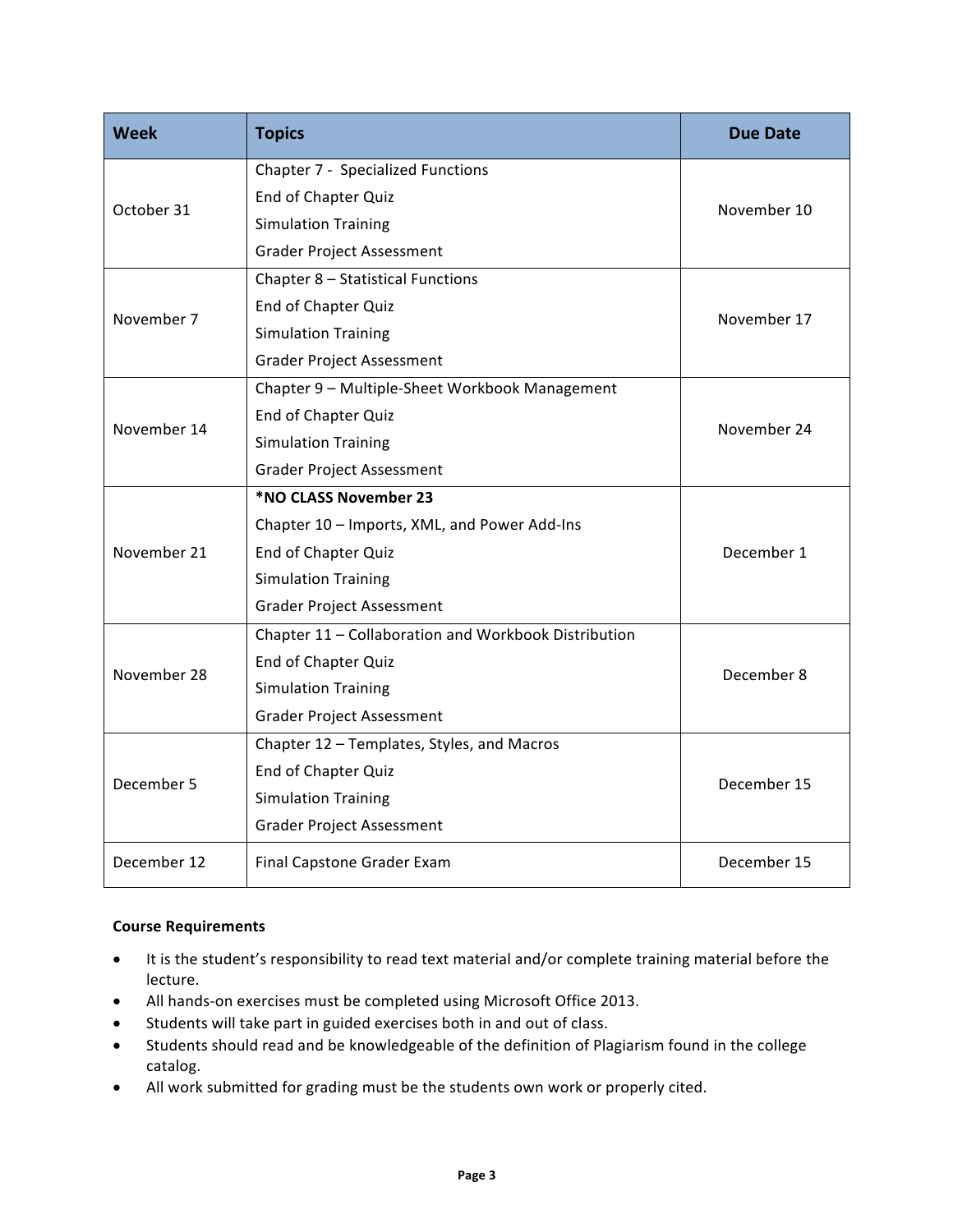# **Attendance Policy**

- Attendance is mandatory for success in this course. Therefore, the student is expected to attend all classes. Attendance will be taken at every class. Students are allowed two (2) absences for any reason, such as illness, a medical appointment, a court appearance, a family problem or sleeping late. Any absences over the excused limit and the student's final course average will be lowered three (3) points for each additional absence from class.
- If a student is absent for two (2) consecutive classes or a total of four (4) classes (including the excused absences) anytime throughout the course, an administrative withdrawal from the course will be initiated. Administrative withdrawals do not alter the student's financial obligation or remove him/her from the class list. A grade of "AF" will be assigned.
- Punctuality to class is expected. For every three (3) occurrences of tardiness to class the student will receive an official absence.
- The student is responsible for all lecture material covered during an absence

#### **Student Evaluation and Grading**

#### **Homework**

#### **1-> End of Chapter Quizzes (13)....................................................................... 15%**

- You will be allowed to take each quiz three times (the goal is for you to learn the material). Only the highest score is recorded as your grade.
- See last section of syllabus for further explanation on End of Chapter quizzes.

#### **2-> Simulation Trainings (12) / Skill-Based Exams (4) -> Simulation (total 16) .. 20%**

- "Simulation Trainings" and "Skill-Based Exam" are simulation of the Microsoft Office 2013 environment. There are Training simulations in all chapters you have unlimited access to these and although they provide "Learning Aides" your completed highest grade will be counted toward your final grade. There are "Exam" simulations for the first four chapters. You are allowed to take the Exam simulations 3 times. Only the highest score is recorded as your grade.
- See last section of syllabus for further explanation on Simulation Homework
- **3-> Grader Assessment Projects (13)............................................................................ 40%**
	- $\bullet$  The files are downloaded from and submitted in myitlab in each individual chapter. These projects are completed in the real (not a simulation) application. They are submitted and graded in myitlab. You are allowed to submit these twice  $-$  your grade will be an average of your two submissions. *If you are sharing a computer with another* student be certain to create your own labeled folder to store all your own Graders - submitting another student's work or the files they downloaded, even if "by accident" has harsh penalties. *These file are downloaded with many "markers" to determine if they belong to you – do not copy & paste any part of another student's file into yours!*
	- See last section of syllabus for further explanation on Grader Assessment Projects.

#### **Tests**

• Capstone Grader Exam Covering chapters 1-4 ...................................................... **10%** • Capstone Grader Exam Covering chapter 5-12...................................................... **10%**

**Communications .......................................................................................................... 5%**

- Submitting work and returning emails in a timely manner
- ALL EMAILS SHOULD HAVE A SUBJECT LINE OF  $\rightarrow$  **CMPT 151**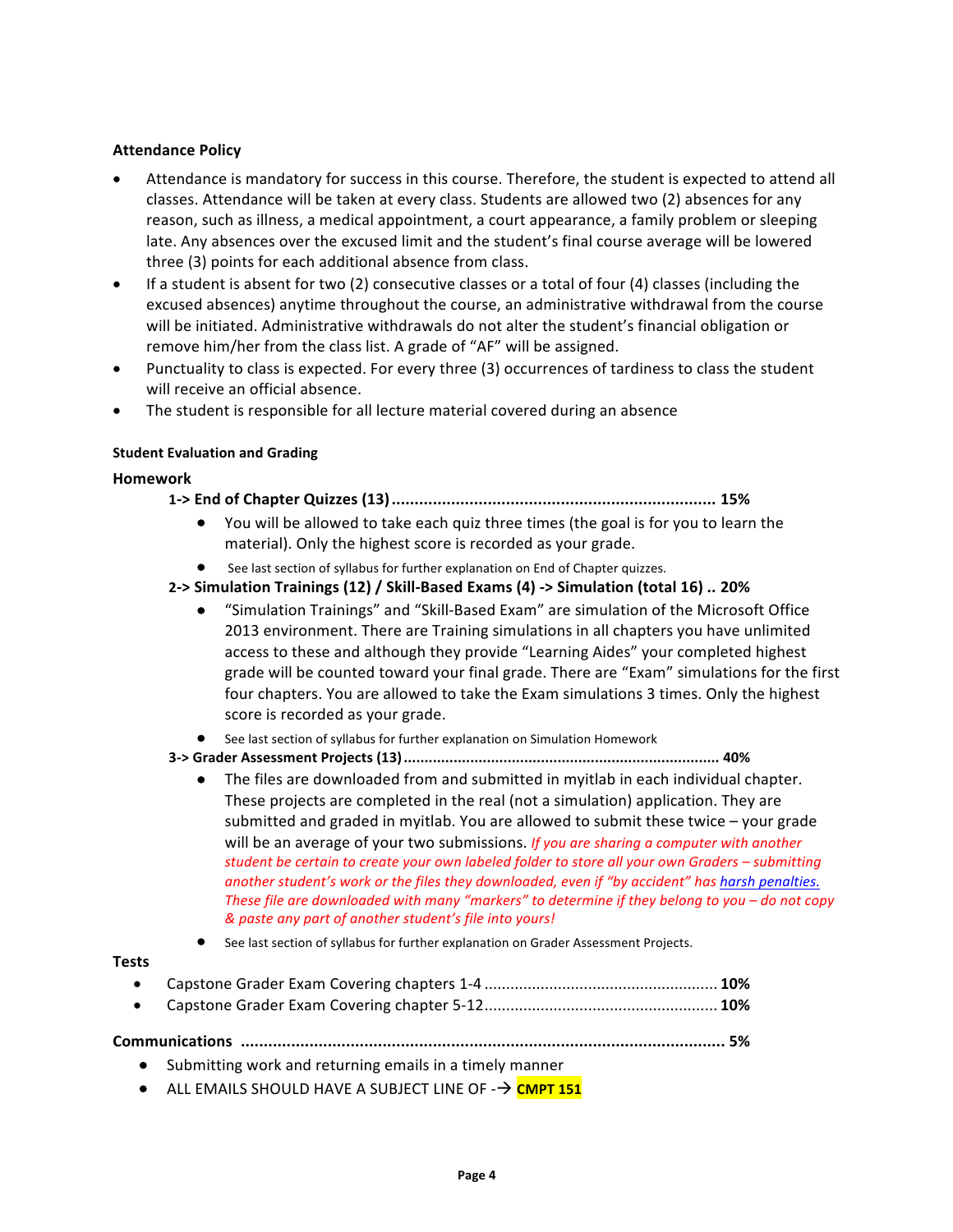- Communicating clearly and accurately
	- $\circ$  Clearly identify who you are with all sent emails  $-1$  teach more than one class
		- be sure that messages you send display *your name*
		- If your actual email address states anything that is possibly inappropriate  $-$  GET A NEW EMAIL ADDRESS TO USE WITH YOUR PROFESSORS AND INSTRUCTORS - academic (and business) communications are not the place to proclaim your fondness for alcohol or drugs or any other possibly offensive behavior. Even if your email identifies you as a fan of a particular sports team save that address for your friends and family
	- $\circ$  Clearly identify any problem you are having chapter number, page number, direction number, figure in the textbook or what paragraph or cell you are referring to. Do not assume I will know what you mean without guiding me to the area you are unsure of.
	- o Last but certainly not least SPELL CHECK your correspondence.

| <b>Description</b> | <b>Letter Grade</b> | <b>Equivalent</b> | <b>Grade Points</b> |
|--------------------|---------------------|-------------------|---------------------|
| Excellent          | А                   | 93-100            | 4.00                |
|                    | А-                  | 90-92             | 3.67                |
|                    | B+                  | 87-89             | 3.33                |
| Good               | в                   | 83-86             | 3.00                |
|                    | B-                  | 80-82             | 2.67                |
|                    | C+                  | 77-79             | 2.33                |
| Satisfactory       | c                   | 73-76             | 2.00                |
|                    | c-                  | 70-72             | 1.67                |
| Unsatisfactory     | D+                  | 67-69             | 1.33                |
|                    | D                   | 60-66             | 1.00                |
| <b>Failure</b>     |                     | $0 - 59$          | 0.00                |

# **Grade Scale**

# **Text, Tools and / or Supplies**

Exploring Microsoft Excel 2016, Comprehensive by Poatsy, Mulbery, and Davidson, © 2017 by Pearson Education, Inc., Prentice Hall 9780134479446

USB Flash drive

# **End-of-Course Evaluation**

Students complete evaluations for each course attended at SMCC. Evaluations are submitted online and can be accessed through the student portal. Students can access the course evaluations beginning one week before the end of classes. The deadline for submission of evaluations occurs Monday at 5 PM following the last day of the class. You will receive an email to your student email account when course evaluations are available.

#### **ADA Syllabus Statement**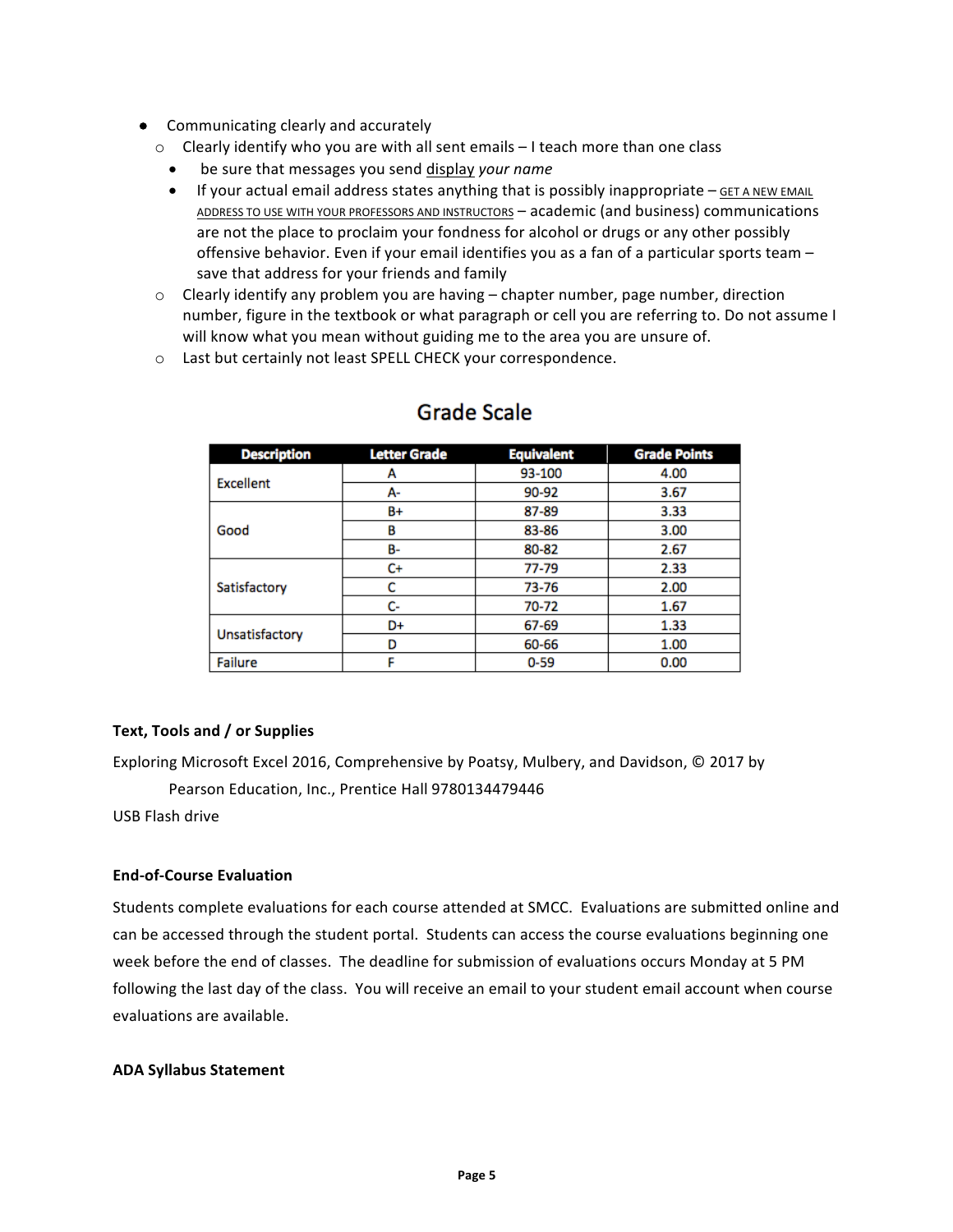Southern Maine Community College is an equal opportunity/affirmative action institution and employer. For more information, please call 207-741-5798. If you have a disabling condition and wish to request accommodations in order to have reasonable access to the programs and services offered by SMCC, you must register with the Disability Services Coordinator, Sandra Lynham, who can be reached at 741-5923. Further information about services for students with disabilities and the accommodation process is available upon request at this number. Course policies about online testing are modified to suit each individual's accommodations.

# **SMCC Pay-for-Print Policy**

In an effort to control the escalating cost of supplies and to encourage students to conserve resources, SMCC charges for printing. Students receive a \$20 credit every semester. This credit resets for each semester and extra credit is not rolled over to the next semester. Per page costs are as follows:

- 8.5"x11" black and white: \$0.10 per page
- $\bullet$  8.5"x11" color: \$0.50 per page
- 8.5"x14" and 11"x17" black and white: \$0.20 per page
- $8.5"x14"$  and  $11"x17"$  color: \$1.00 per page

Duplex (two-sided) pages are discounted 50% from the listed page costs.

Students can monitor their remaining credit and number of pages printed by visiting the IT Help tab on MySMCC or by checking the Printing Information icon in the lower right corner of the screen while logged in to an SMCC computer.

More information about the Pay-for-Print Policy is available on the IT Help tab on MySMCC.

# **Add-Drop Policy**

Students who drop a course during the one-week "add/drop" period in the fall and spring semesters and the first three days of summer sessions receive a 100% refund of the tuition and associated fees for that course. Please note any course that meets for less than the traditional semester length, i.e., 15 weeks, has a pro-rated add/drop period. There is no refund for non-attendance.

# **Withdrawal Policy**

A student may withdraw from a course only during the semester in which s/he is registered for that course. The withdrawal period is the second through twelfth week of the fall and spring semesters and the second through ninth week of twelve-week summer courses. This period is pro-rated for shorterlength courses. To withdraw from a course, a student must complete and submit the appropriate course withdrawal form, available at the Enrollment Service Center (no phone calls, please). The designation